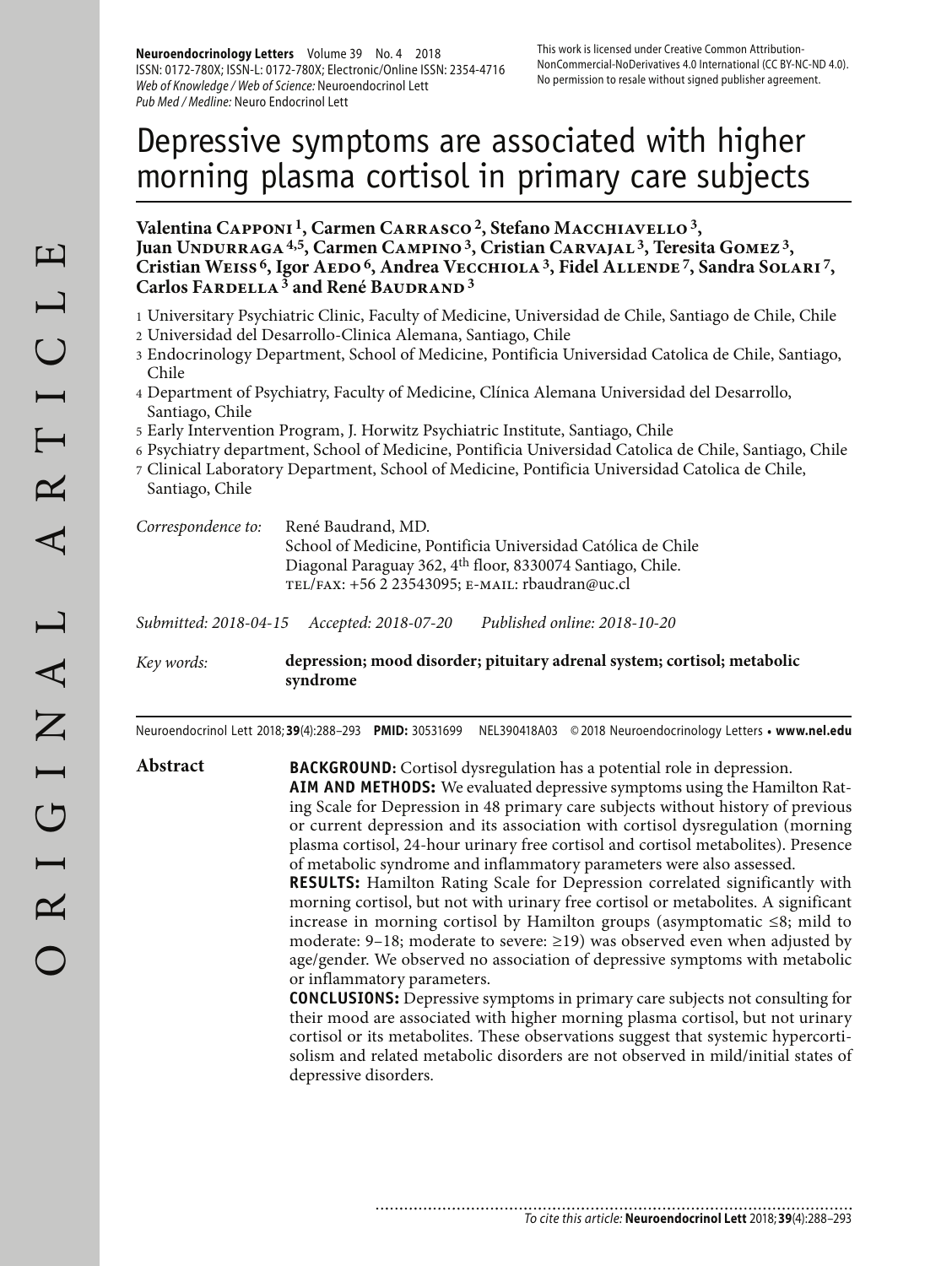#### **Abbreviations:**

| - Hypothalamic-Pituitary-Adrenal                           |
|------------------------------------------------------------|
| - Cortisol awakening response                              |
| - Urinary free cortisol                                    |
| HPLC-MS/MS - High performance liquid chromatography-tandem |
| mass spectrometry                                          |
| - High sensitive-C reactive protein                        |
| - Radioimmunoassay                                         |
| - Homeostasis model assessment - Insulin resistance        |
| - Metabolic syndrome                                       |
| - International diabetes federation                        |
| - National Heart, Lung and Blood Institute                 |
| - American Heart Association                               |
| - International Atherosclerosis Society                    |
| - International Association for the Study of Obesity       |
| - Body Mass Index                                          |
|                                                            |

#### ACTH - Adrenocorticotropic hormone

## **INTRODUCTION**

Depression is highly prevalent and associated with significant functional disability and economic burden worldwide (Harvey *et al.* 2011). In the United States, up to 20% of adults have had a depressive episode during their life and in Chile the estimated prevalence of depressive disorder is 11.3% in the general population (Hirshfeld 2012; Vicente *et al.* 2002).

Depression is often under recognized in primary care settings (Culpepper *et al.* 2008). This is important, as these patients may be less likely to adhere to medical treatments and recommendations of lifestyle changes (Ziegelstein *et al.* 2000). Furthermore, this condition not only increases the likelihood of having a chronic disease, but could also worsen its course and long term outcome (Ang *et al.* 2005). Depressive symptoms are associated with an increased stress response, that is, a chronic dysregulation in the Hypothalamic-Pituitary-Adrenal (HPA) axis (Holsboer 1995). Over the years, this increased stress response may explain the higher prevalence of diabetes, stroke, heart disease and metabolic syndrome observed in these patients (Garcia-Rizo *et al.* 2016; McEwen 2017).

Dysregulation of HPA axis may include circadian rhythm alterations (e.g. with high morning or midnight cortisol), increased daily cortisol production (e.g. high urinary cortisol) and/or inappropriate feedback suppression (e.g. abnormal dexamethasone suppression test [DST]). Recent studies have shown a correlation between depressive disorders in non-severe cases with morning plasma cortisol, also when measured as cortisol awakening response (CAR) (Cubala & Landowski 2014; Mangold 2011). Thus, morning cortisol values evaluate hypothalamus-pituitary-adrenal (HPA) axis activation, which has been shown to be dysregulated with mood disorders (Pruessner 1997). Milder states of hypercortisolism, may be unrecognized by just measuring urinary free cortisol, and urinary cortisol metabolites such as tetrahydrocortisol [THF], allotetrahydrocortisol [5α-THF] and tetrahydrocortisone [THE] have been associated with metabolic syndrome

and insulin resistance by our group (Baudrand *et al.*  2011; Baudrand *et al.* 2014) and in depressed female inpatients (Romer *et al.* 2009). Later, others (Zhai *et al.*  2015) found similar elevations in cortisol metabolites only in overt depressed men.(Baudrand, 2014 #6)

However, published studies regarding cortisol dysregulation in patients with mild depressive symptoms or minor depression in primary care settings are scarce and have methodological limitations, mainly due to the lack of a several tests to measure cortisol dysregulation or non-generalizable samples because of selection bias by gender (Romer *et al.* 2009; Zhai *et al.* 2015). These patients might have cortisol dysregulation as well, which could be associated with long term morbidity.

The aim of this pilot study was to determine the association of depressive symptoms and cortisol dysregulation in a primary care sample of patients without previous diagnosis or treatment for depression. Cortisol dysregulation was assessed by three different strategies: two well-known cortisol studies (morning plasma cortisol and urinary free cortisol (UFC) and a new and potentially more sensitive method such as urinary cortisol metabolites (THF, 5α-THF and THE) in both genders. A secondary outcome was to evaluate the association of metabolic parameters with both depressive symptoms and cortisol measurements.

## **SUBJECTS AND METHODS**

Individuals included in this study were Hispanic adults recruited from primary care centers in Santiago, Chile as previously described (Baudrand *et al.* 2014). We excluded subjects with a previous diagnosis or treatment of depression. Of note, classic cortisol studies in depression have been mainly conducted in psychiatric outpatient clinics. The study was approved by our Institutional Review Board for Human Studies and an informed consent was provided according to the guidelines of the Declaration of Helsinki.

We excluded all subjects with use of steroid medication in the last 3 months, severe organ failure, alcohol abuse or depression or any mood disorder as these conditions could modify cortisol production and metabolism. We also excluded total plasma cortisol in women using estrogens (contraceptive or supplementation), but not urinary free cortisol or other free metabolites, due to the known effects on cortisol binding globulin.

### *Clinical assessments*

Semi-structured interviews with patients and family members, and medical records provided socio-demographic data and clinical details of illness history. Patients were assessed clinically by trained psychiatrists and rated with the 17-item Hamilton Rating Scale for Depression [HDRS], assessed in primary analysis as a continuous variable (Hamilton 1960; Ramos-Brieva *et al.* 1986). We also categorized depression symptoms in three groups described as no symptoms (Hamilton <8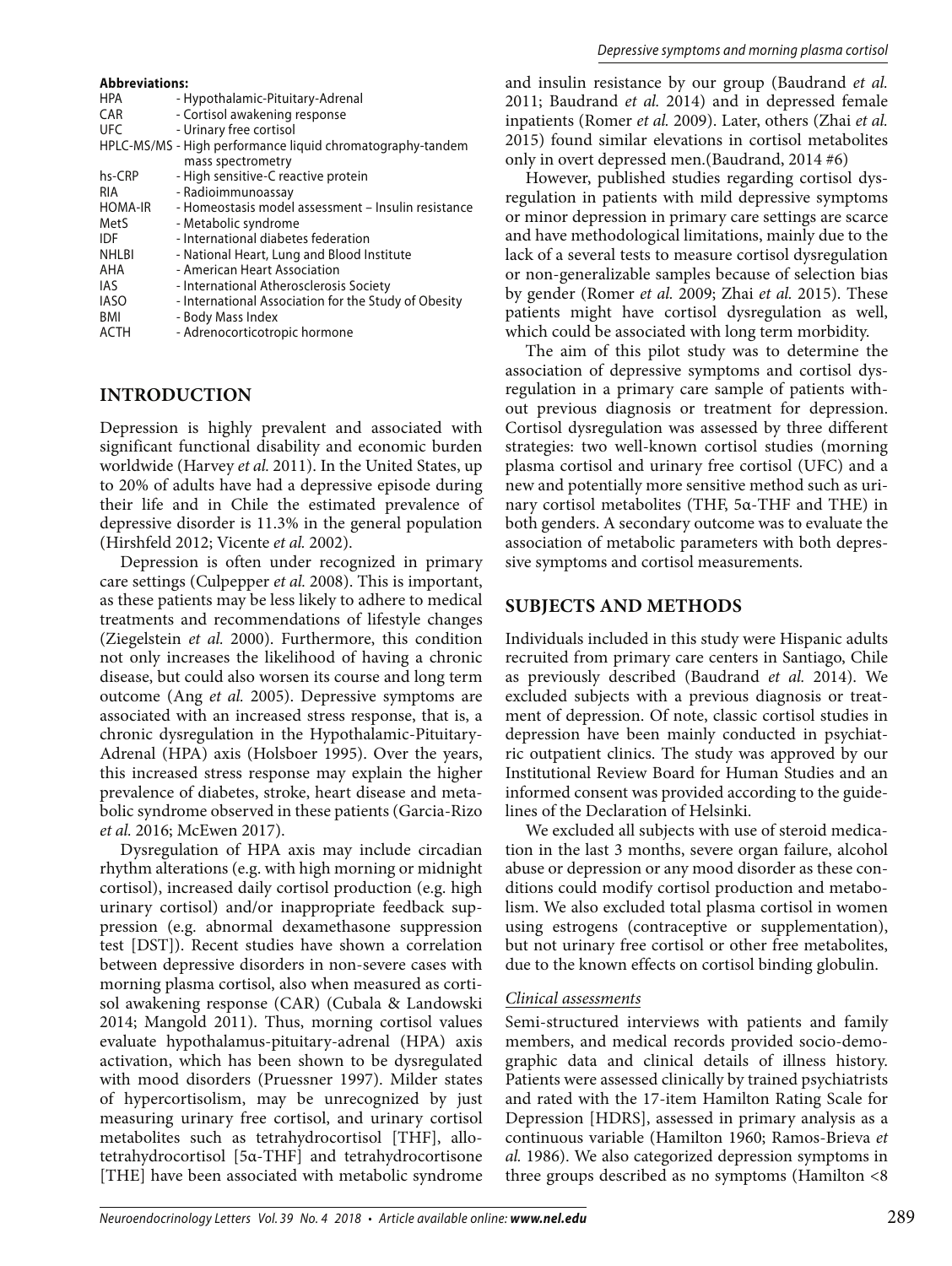#### Valentina Capponi, et al.

points), mild to moderate symptoms (Hamilton 9–18 points) or moderate to severe symptoms (≥19 points), to evaluate our results in a more clinical analysis (Hamilton 1960; Ramos-Brieva *et al.* 1986).

In our protocol to minimize cortisol variability, all participants visited our outpatient clinic on a nonworking day (Saturday) after a 12-h fasting period and all blood samples were obtained between 08:00 to 09:00 am. Plasma cortisol was measured by immunoassay using Roche Modular EP170 automated analyzer (Roche Diagnostics GmbH, Manheim) as previously described (Baudrand *et al.* 2011). All participants were instructed to collect complete urine samples over 24 h. In the case of females their collection was not performed during menstruation. The participants were asked to discard their first morning urine void (07:00 h) and to collect all the urine voided over the following 24 h up to and including the first morning urine void (07:00 h) the next day. Upon collection of the bottles, research assistants verified the collection procedure and measured the volume of the 24 h urine sample. To ensure that the collection of urine was complete we also measured creatinine by kinetic colorimetric Jaffe method in automated chemistry analyzer (Roche/Hitachi, Kobe, Japan). The coefficient of variation was 2.3% for 80.6 mg/dl and 4.0% for 240.9 mg/dl and the sensitivity was 4.2 mg/dl. These measurements were carried out in our clinical laboratory under the control of College of American Pathologist (CAP nº 3000101-01). UFC, free cortisone (UFE) and free cortisol metabolites (tetrahydrocortisol [THF], allo-tetrahydrocortisol [5α-THF] and tetrahydrocortisone [THE]) were measured by high performance liquid chromatography-tandem mass spectrometry (HPLC-MS/MS) as previously reported by our group (Allende *et al.* 2014). The 24h urinary sample was collected the day before the blood sample was drawn. Enzymatic activity was evaluated by calculation of ratios between the substrate and product, as previously described by Romer (Romer *et al.*  2009). Serum lipid profile, serum fasting glucose, total serum adiponectin, serum leptin and high sensitive-C reactive protein (hs-CRP) were measured as previously described (Baudrand *et al.* 2011). We evaluated insulin by radioimmunoassay (RIA) and Homeostasis model assessment – Insulin resistance (HOMA-IR) by the Oxford University HOMA Calculator 2.2® as previously described (Baudrand *et al.* 2014). Participants were categorized as having metabolic syndrome (MetS) or hypertension according to the Joint Scientific Statement of the IDF, NHLBI, AHA, World Heart Federation, IAS and IASO (Alberti *et al.* 2009).

## *Statistical analysis*

Continuous variables are presented as mean ± SD and categorical variables as percentage of the total sample. Normality of the parameters was assessed using normality (Q-Q) plot. Correlations between continuous variables were evaluated using Pearson´s correlation test.

In addition, Hamilton Rating Scale for Depression, as a continuous variable, was analyzed with the explanatory variable adjusted by covariates (age and gender), presenting the results as partial correlation coefficients. Analysis for interactions and normality of residuals for the regression were also performed.

As a sensitivity analysis, and for clinical usefulness, we performed a linear regression model with different outcomes of interest using three groups of Hamilton score as an ordinal predictor. In the multivariate analysis, we included age and gender as covariates for their known effect on cortisol and the results are presented as *β* coefficients.

Since some variables were not normally distributed, a bootstrapping procedure with 1000 iterations was

| 48 subjects                          | No depressive symptoms<br>(Group 1: Hamilton score <8)<br>42% | <b>Mild to moderate</b><br>(Group 2: Hamilton score<br>$8-18$ ) 42% | <b>Moderate to severe</b><br>symptoms (Group 3: Hamilton p-value<br>score $\geq$ 19) 16% |       |
|--------------------------------------|---------------------------------------------------------------|---------------------------------------------------------------------|------------------------------------------------------------------------------------------|-------|
| Age (years)                          | $40.0 \pm 11.1$                                               | $46.5 \pm 14.3$                                                     | $56.9 \pm 11.3$                                                                          | 0.002 |
| Female (%)                           | 45%                                                           | 80%                                                                 | 87%                                                                                      | 0.01  |
| Body Mass Index (kg/m <sup>2</sup> ) | $29.9 + 3.8$                                                  | $30.9 + 6.4$                                                        | $31.23 \pm 4.3$                                                                          | 0.493 |
| Hypertension (%)                     | 70%                                                           | 45%                                                                 | 88%                                                                                      | 0.841 |
| Metabolic Syndrome (%)               | 65%                                                           | 40%                                                                 | 75%                                                                                      | 0.922 |
| HOMA-IR <sup>a</sup>                 | $1.2 \pm 0.6$                                                 | $1.1 \pm 0.7$                                                       | $1.3 \pm 0.4$                                                                            | 0.698 |
| Plasma cortisol (nmol/L)             | $9.8 \pm 0.70$                                                | $12.1 \pm 1.1$                                                      | $16.5 \pm 2.4$                                                                           | 0.003 |
| UFC $b$ (nmol/24 h)                  | $19.8 \pm 7.9$                                                | $26.75 \pm 16.1$                                                    | $18.03 \pm 10.1$                                                                         | 0.736 |
| Cortisol metabolites (mg/24 h)       | $86.03 \pm 23.34$                                             | 107.51±44.66                                                        | 88.92±40.80                                                                              | 0.433 |
| hs-CRPc                              | $3.61 \pm 3.41$                                               | $3.42 + 3.01$                                                       | $3.0 \pm 2.59$                                                                           | 0.648 |

**Tab. 1.** Subjects demographic and biochemical characteristics categorized by Hamilton score.

a) HOMA = Homeostasis model assessment; b) UFC = Urinary free cortisol; c) hs-CRP = high sensivity- C reactive protein. p-value represents p trend for ordinal groups, bold values denote statistical significance.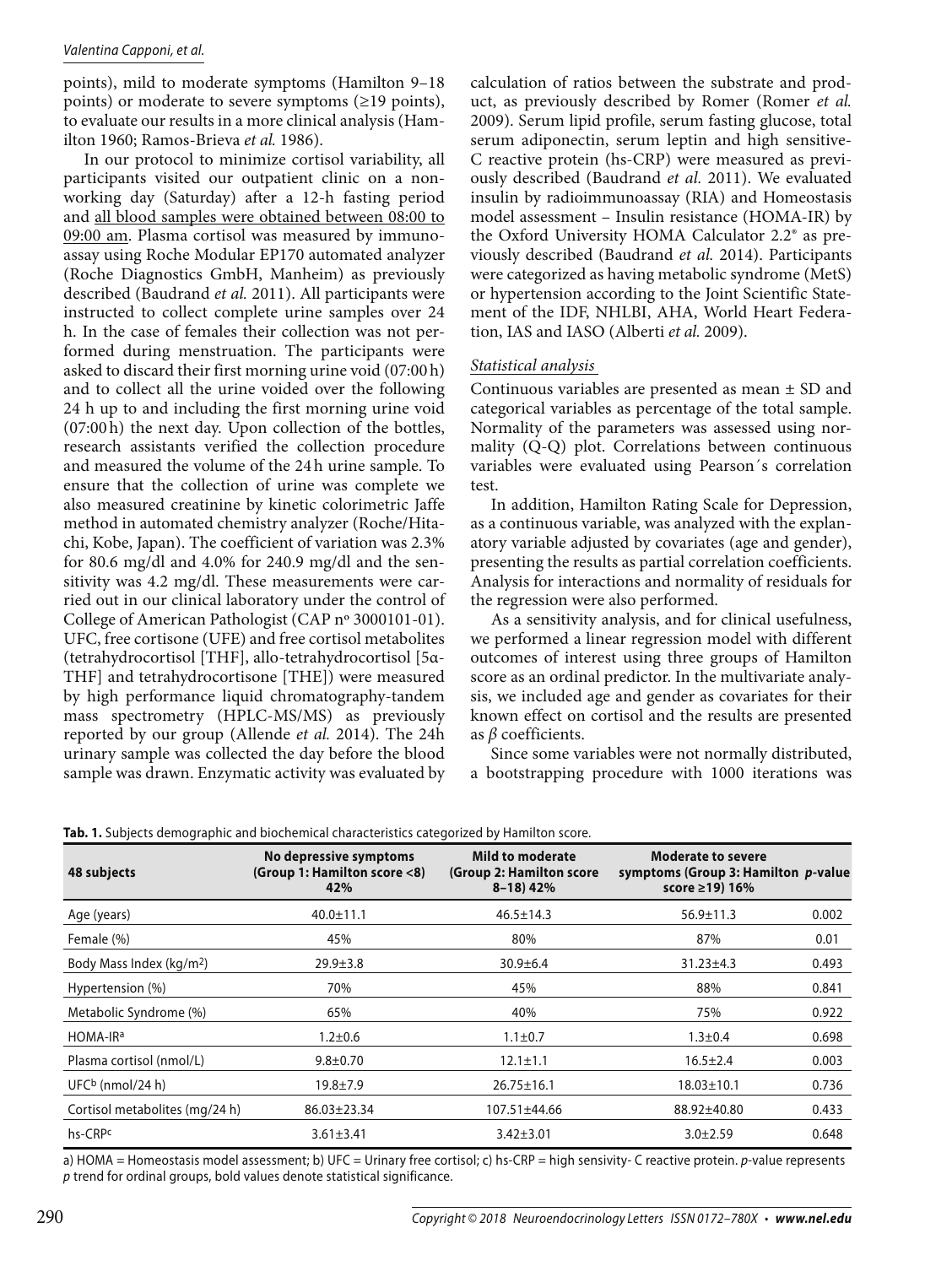applied to all analyses. Differences were considered statistically significant at *p-*value <0.05 of two sides. All analyses were performed using STATA 13 [StataCorp. 2013. Stata Statistical Software: Release 13. College Station, TX: StataCorp LP.] and SPSS 21 [IBM Corp. Released 2012. IBM SPSS Statistics for Windows, Version 21.0. Armonk, NY: IBM Corp.] statistical packages.

## **RESULTS**

#### *Characteristics of participants*

A total of 48 adults were included in our analysis. Participants characteristics are described in Table 1.

#### *Univariate analysis of Hamilton score*

When analyzing all subjects  $(n=48)$ , we observed a significant correlation between Hamilton score with age (*r*=+0.28, *p*=0.03) and higher scores with female gender (*p*=0.04). We observed no correlations between Hamilton score with anthropometric variables such as weight, BMI or waist circumference. When evaluating HPA axis with the three different cortisol measurements, we observed a significant correlation between Hamilton score and morning plasmatic cortisol (*r*=+0.47, *p*<0.001, Figure 1), but no correlation regarding Hamilton score with UFC  $(p=0.32)$  or cortisol metabolites (*p*=0.72), adjusted by urinary creatinine. In addition, we explore the correlation of Hamilton score with metabolic and inflammatory parameters like insulin levels, HOMA-IR and hs-CRP, that were not significant.

#### *Multivariate analysis of Hamilton score*

We observed an association between morning plasma cortisol and HDRS score, even when adjusted by age and gender [partial correlation coefficient =  $+0.46$ , *p*<0.001]. We did not observe an association between HDRS score and adjusted UFC (partial correlation coefficient =  $+0.51$ ,  $p=0.736$ ) or cortisol metabolites (partial correlation coefficient =  $+0.18$ ,  $p=0.433$ . A sensitivity analysis exploring HDRS score showed no significant association with urinary cortisol/cortisone ratio.

## *Characteristics of participants categorized by Hamilton score (Clinical scenario)*

Of the 48 recruited participants, 20 (42%) had no depressive symptoms (Group 1, Hamilton score ≤8), 20 (42%) had mild to moderate symptoms (Group 2, Hamilton score 9–18) and 8 (16%) had moderate to severe symptoms (Group 3, Hamilton ≥19).

When analyzing the 3 Hamilton groups as an ordinal variable in a linear regression model we observed a significant increase in morning plasma cortisol by groups ( $\beta$ =2.74  $\mu$ g/dL, *p*-value for trend = 0.003), and a significant difference between Group 3 with moderate to severe symptoms when compared to Group 1 with no symptoms ( $β = 5.79 \mu g/dL$ ,  $p=0.01$ ). We again observed no changes in UFC or cortisol metabolites when analyzed by groups as an ordinal variable or when compared by groups.

Further, we analyzed by groups including in the model age and gender as covariates, since both variables were also associated with higher morning plasma cortisol. Consistently, we observed a strongly significant increase between groups in adjusted morning plasma cortisol ( $\beta$ =3.85 µg/dL, *p*-value for trend = 0.004). In addition, we observed a significant difference comparing Group 3 with moderate to severe symptoms to Group 1 with no symptoms  $(\beta=7.83 \text{ µg}/dL, p=0.007)$ and Group 2 with mild-moderate symptoms to Group 1 (*β*=3.45 μg/dL, *p=*0.01) when controlling for the effect of age and gender. As previous analyses, we observed no significant changes of UFC or cortisol metabolites when comparing groups categorized by Hamilton score in this multivariate model.



**Fig. 1.** Linear regression of Hamilton score for depressive symptoms and morning plasmatic cortisol in primary care subjects.



**Fig. 2.** Schematic figure of hypothetic cortisol dysregulation according to symptom severity/chronicity of depression. Potential mechanisms are shown in parenthesis. HPA = Hypothalamic-Pituitary-Adrenal axis; UFC = Urinary free cortisol; DST = Dexamethasone suppression test.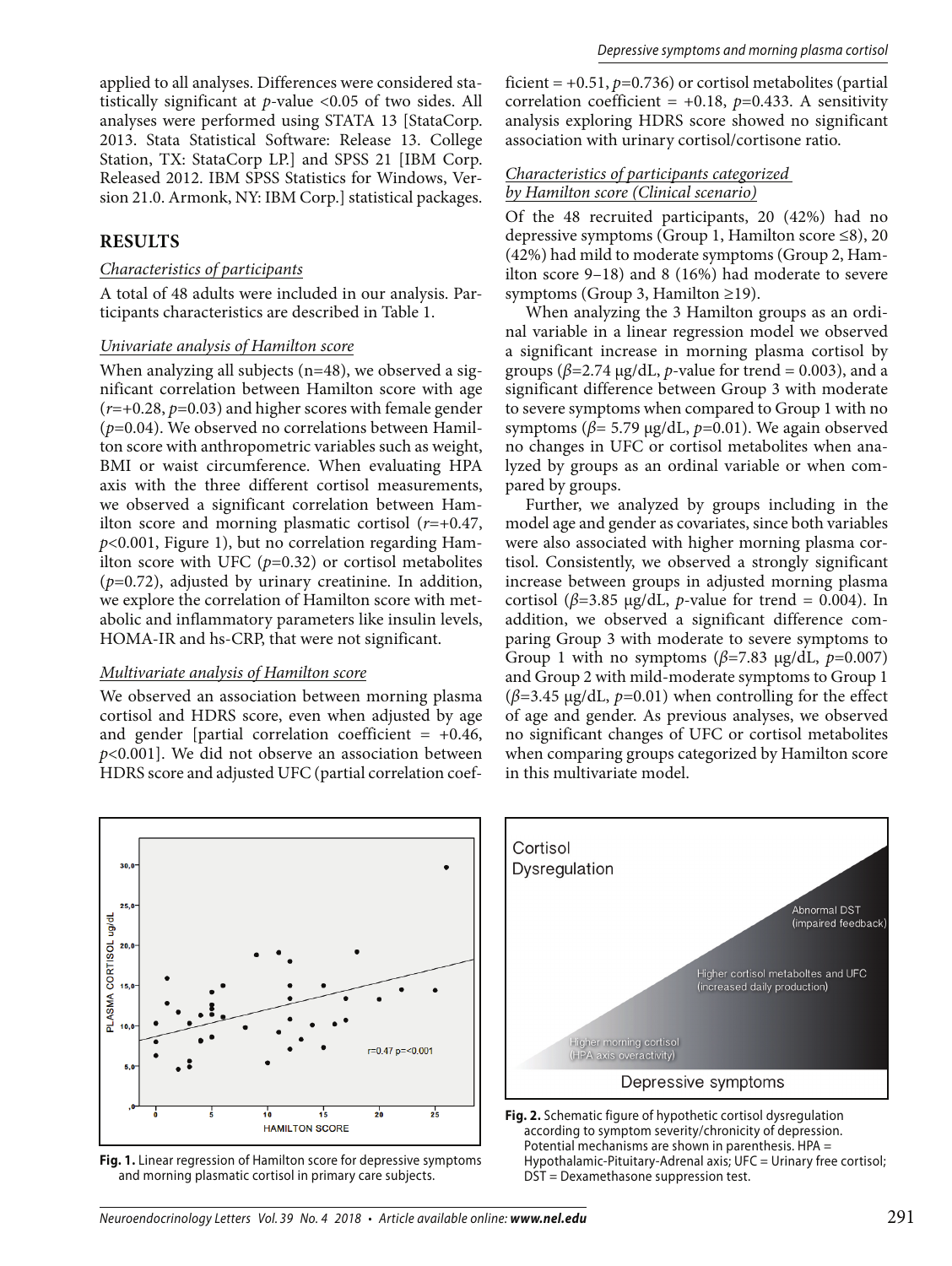## **DISCUSSION**

The purpose of our study was to determine the association of depressive symptoms in a primary care setting, which subjects not consulting for mood symptoms nor with prior story of depression, with cortisol dysregulation assessed by three different strategies: morning plasmatic cortisol, urinary cortisol and cortisol metabolites. Our results showed a significant direct correlation between Hamilton score and morning plasmatic cortisol, even when adjusting by known confounders. Despite cortisol metabolites are a sensitive measure to assess cortisol production, our study suggests that hypercortisolism and metabolic disorders are NOT observed in early/mild stage of depression.

To date, large evidence exists between HPA axis dysregulation and mood disorders. Also, there is compelling evidence that hypercortisolism has negative effects in the central nervous system, cognition and mood. For example, patients with Cushing's syndrome, have multiple psychiatric manifestations, including severe depression and anxiety (Cohen 1980; Sonino & Fava 2001), and mifepristone (glucocorticoid receptor inhibitor), has been shown to improve these symptoms (Kling *et al.* 2009). However, the wide range of results regarding cortisol and depression could be interpreted as a consequence of the differences in methodology to measure cortisol, the different stages and classifications of mood disorders and difficulties in the diagnosis and screening of major depression. For example, early studies have correlated severe depressive symptoms such as psychotic and melancholic depression with an elevated 24-hour urinary cortisol, suggesting hypercortisolism or a pseudo-cushing state (Nelson & Davis 1997). Multiple studies have also associated non suppression to dexamethasone test, suggesting impaired central feedback, with psychotic depression and other severe symptoms of mood disorders (Arana *et al.* 1985; Carroll 1968; 1982), and also worse response to treatment and more prevalence of clinical relapses (Evans & Nemeroff 1983; Ribeiro *et al.* 1993; Schatzberg *et al.* 1984). Further, others (Nemeroff *et al.* 1984) have proposed that the inappropriate cortisol suppression by dexamethasone may be a predictor of suicide. These studies suggest that the type of dysregulation of cortisol secretion and feedback may be different depending on the severity of depression.

Morning cortisol represents HPA axis activation and is related to the ability to have a dynamic response and is considered by some authors a physiologic response to different stressful situations. Higher morning cortisol have been found elevated in depression and proposed as a biomarker of impaired mental condition of healthy children (Shibuya *et al.* 2014). Elevated morning plasmatic cortisol could reflect the delay of awakening cortisol to return to normal values and/or an overactivated HPA axis. Our results support the association of morning dysregulation of HPA axis with mood symptoms in an initial clinical scenario even when adjusted by gender and age, and has been described also by other authors (Cubala & Landowski 2014). As figure 1 shows, there is direct association between depressive symptoms (assessed by Hamilton scores) and morning plasma cortisol concentrations.

On the other hand, we didn't found correlation between UFC or cortisol metabolites (a more sensitive proxy for cortisol production) and Hamilton score or severity of depression. Consistently, mild mood symptoms are not associated with metabolic or inflammatory markers as described in severe cases of depression, suggesting these findings are related to severity rather than type of measurement. Of note, Römer (Romer *et al.* 2009) reports increase in cortisol metabolites in overt depressive female inpatients, that represent a more severe phenotype in the spectrum of depression. In our group only 16% had moderate symptoms, with no truly overt cases, which probably have a lesser degree of cortisol metabolism dysregulation.

We hypothesize that a progressive spectrum of HPA axis dysregulation might be observed with mood disorders over time, and our patients (no prior depression, currently not consulting for mood symptoms, studied on non-working days) only reflect a mild stage of depression with increased morning cortisol. In a second stage of depression, where severity and chronicity may dysregulate cortisol, daily production could be increased (and not only in the morning peak), and this hypercortisolism could be confirmed with elevated UFC or cortisol metabolites*,* consistent with a pseudo Cushing state classically described in chronic depression (Pecori Giraldi 2015; Poór *et al.* 2004). Finally, a third stage could be psychotic depression that has been associated not only with hypercortisolism but also abnormal DST, suggesting the additive presence of an impaired negative feedback of ACTH (Rihmer *et al.*  1984). Figure 2 summarizes our hypothesis.

Strengths of our study are: A) Primary care subjects with no previous or current depression, with a complete endocrine evaluation decreasing the chance of selection bias or undiagnosed Cushing syndrome. B) First study to assess cortisol metabolites in non-overt cases of depression in both genders, as available studies described clinically depressed female inpatients or males (Romer *et al.* 2009; Zhai *et al.* 2015), which may represent a selection bias by gender and/or severity of depression. C) HPA axis was evaluated by three different strategies: morning plasma cortisol, urinary cortisol and cortisol metabolites by LC-MS/MS. To the best of our knowledge there are scarce studies analyzing cortisol metabolites in patients with previously undetected diagnosis of depression that are not consulting for their symptoms (thus probably representing mild or initial cases).

This study has limitations; is cross sectional and a pilot study with not an impressive sample size. Also, morning ACTH levels were not available. Prospective